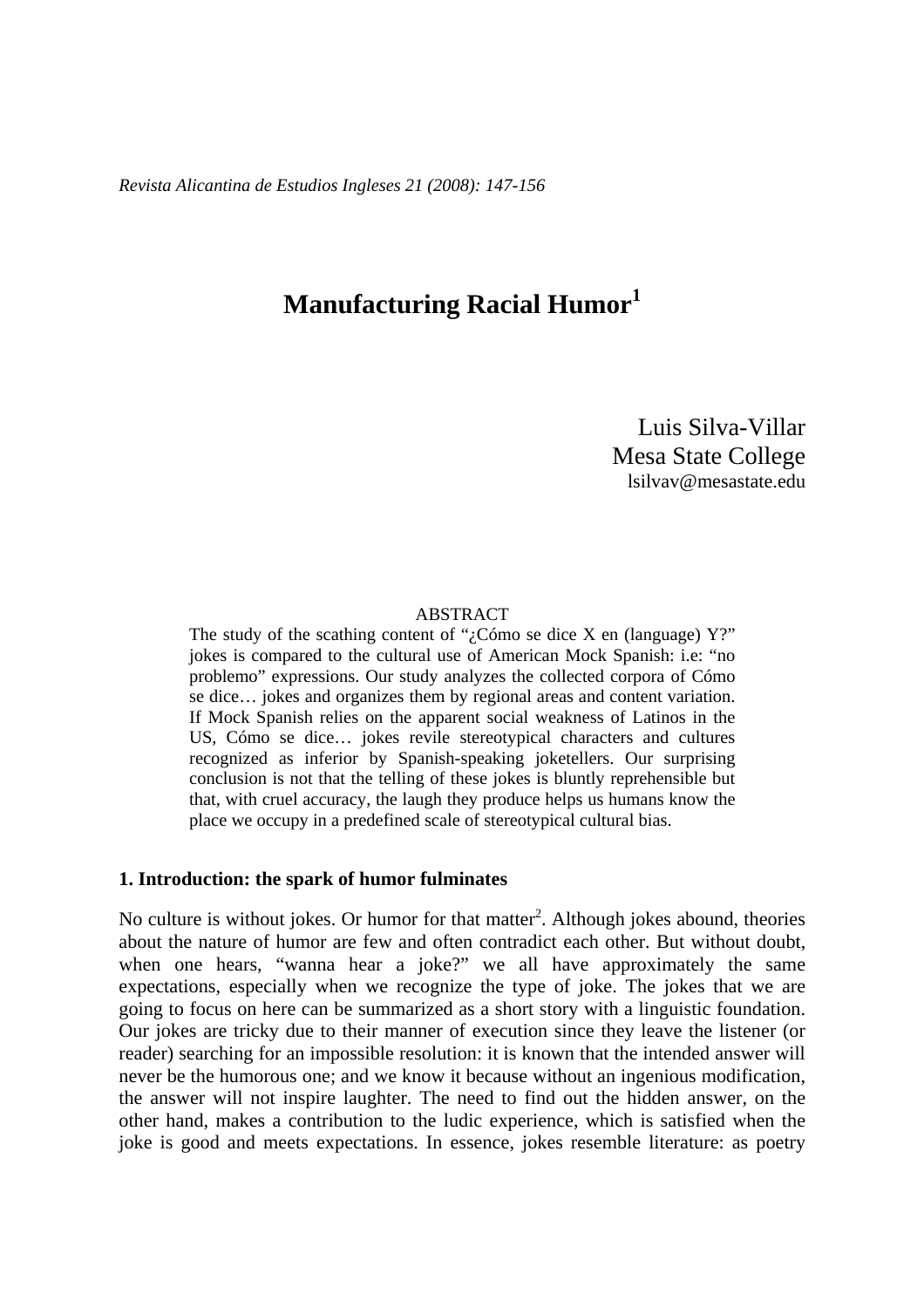lacking artistic intentions (Bousoño 1970[1952]). Another characteristic of our special jokes is that their authors are for the most part anonymous, but interestingly, an original joke can come to have a hefty monetary price.

The jokes we are focusing on are founded in racism. Interestingly, everybody laughs at racial jokes whether or not they are racist themselves, which leaves us wondering how much joking a person can handle before feeling uncomfortable. At the core of this study lies the acceptance of this understanding and a way to take advantage of our findings to turn these sentiments to our benefit. The thinning of cultural barriers, present and future, will depend heavily on this acknowledgement.

# **2. The study<sup>3</sup> .** *Cómo se dice* **jokes**

Data were collected from two different sources: a genre of jokes in the Hispanic world referred to as *Cómo se dice* jokes and an American way to generate pseudo Spanish, which has been technically identified as Mock Spanish.

Jokes have been selected by their linguistic relevance. They follow the pattern of *¿Cómo se dice X en la lengua Y?* 'How do you say X in language Y?' A level of familiarity with the stereotypical sounds, or other stereotypical linguistic traits of the target language (in the joke) is a prerequisite to produce and/or interpret the joke. Some level of contact with the target group is also assumed. Thus, the stereotype is born either from the direct experience or through exposure to materials representing the target group such as movies and/or other forms of media.

The advantage of combining linguistic knowledge and jokes is illustrated by the following fact: if in Mexico there are tons of jokes about the stereotypical character of the (pseudo) *Gallego*, lit. people from Galicia (Spain) [which can be equated to a "blonde joke" in English], we have no doubt that they cannot truly refer to actual people from Galicia. It is enough to consider its linguistic traits to prove it. In contrast, knowledge of language is indispensable in creating or enjoying *Cómo se dice* jokes.

Our study allows the researcher to take advantage of linguistic characteristics of the jokes —those under scrutiny in our investigation— and apply them as an innovative formal tool for sociolinguistic and anthropological research. Our study allows investigators to penetrate the meaning of the jokes by offering an additional input with which to get linguistic substance, which in the case of the *chistes de gallegos* helps to prove that the *Gallego* jokes previously mentioned are not about real people from Galicia.

The *Cómo se dice* jokes have a hallmark: whatever is said about one cultural group, upon its stereotypes, is not applicable to a different ethnolinguistic group indiscriminately. Only bad joke tellers do so. Thus stereotypical *Gallego* jokes, as opposed to what happens in *Cómo se dice* jokes, may be applied to any individual playing the role of *tonto del chiste* 'a dumb character'. As expected, this particular type of *Gallego* jokes are found in a variety of cultures —they abound, in fact—, and it is not unusual to find the exact same joke in different cultural/ethnic groups. Essentially they illustrate attempts to reinforce identity at the cost of the denial of some minority group.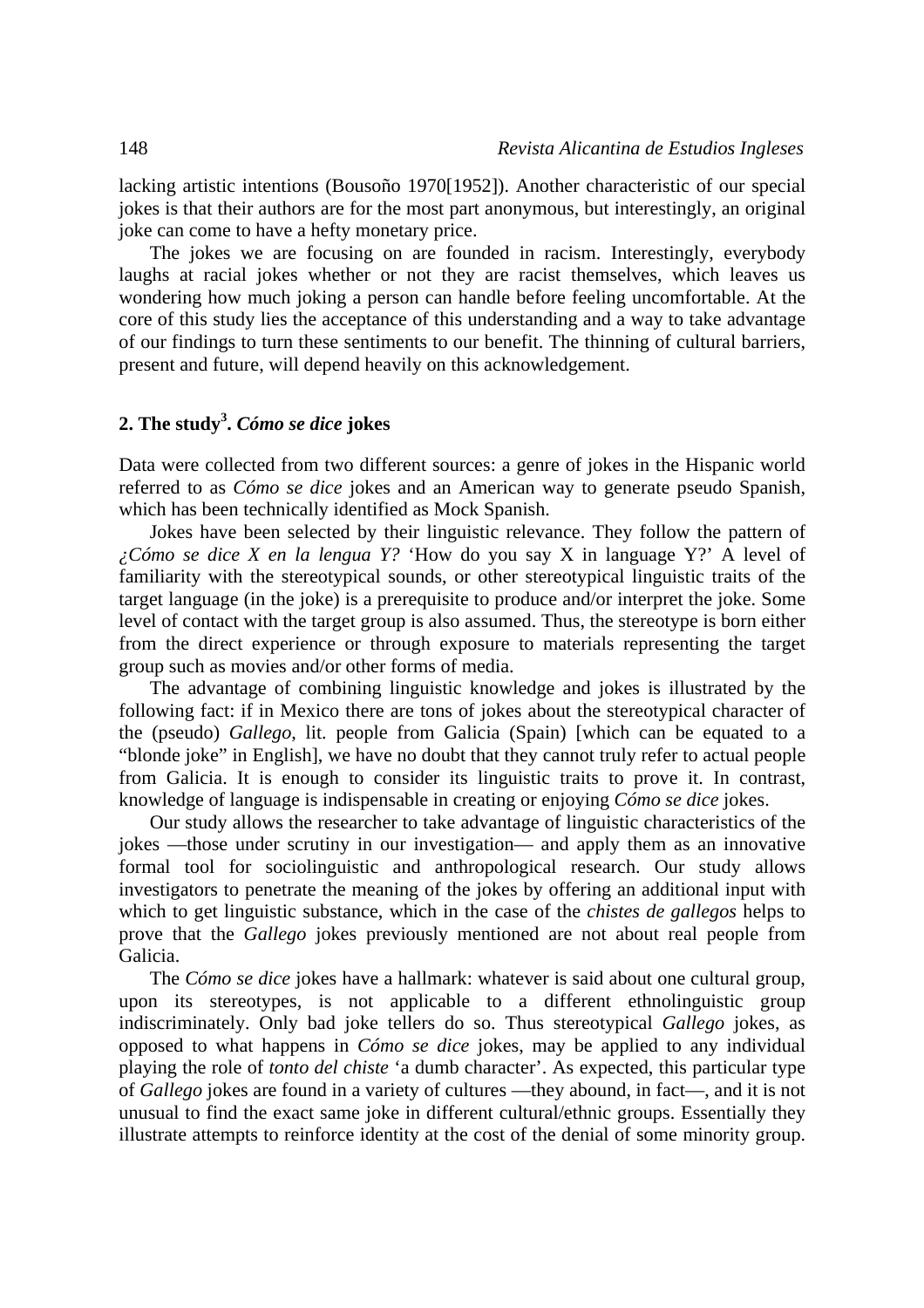In France these jokes have the Belgians as the target group; in the US, the Polish; in Denmark, the Scottish (Davies, 1982).

Not surprisingly, our corpus of *Cómo se dice* jokes does not contain examples of *Cómo se dice X 'en gallego'* confirming the impossible association of *Gallego* with truly Galician-speaking people, whose language traits are inaccessible to joke teller<sup>4</sup>.

Once the accessibility notion is established the *Cómo se dice* jokes emerge as an irreplaceable access to stereotypical aspects of culture. The corpus of collected jokes speaks for itself. Over 1363 jokes from 12 online documents have been collected, with some additions conveniently listed in the bibliography. Some have been taken from spontaneous colloquial speech, and some come from Spanish television in the US. The most recent one comes from the popular TV figure Don Francisco. Here it is: *¿Cómo se dice tatuaje en chino?* (Univision, April 2007)

From a descriptive point of view, the vast majority of *Cómo se dice* jokes fit into one of three groups identified here as "African", "Japanese-Chinese" (which we refer to by the joint term "Asian"), and "Arabic" (see Appendix I). Far from them and in significantly lower numbers, and different taste, are "Russian", "German", "Portuguese", "French", and a few others.

Interestingly, and surprising to our study, we have noticed the scarcity of *¿Cómo se dice X en inglés* ['in English'] jokes and —in those few cases found— that the content is unusually respectful, considering of course the derogatory characteristics of the genre. Only 25 jokes of *¿Cómo se dice X en ingles?* are cataloged in our study, of which several are duplicated (some on multiple occasions) and others only imply English (see Appendix II).

Upon making a typology of the *Cómo se dice* genre, we find three possible strategies adopted by the teller, which were identified with a label: (i) those that are based on sound properties [*¿Cómo se dice en chino tatuaje? –Tan Man Tsao*, lit. 'youhave-been stained'] labeled as phonomimetics; (ii) those based on the word form: [*¿Cómo se dice en escandinavo calzoncillo? –Escondenabos*] or morphomimetics, and (iii) those based on cultural stereotypes or socioreflexives [*¿Cómo se dice en inglés 'tu suegra no viene a cenar esta noche'? – Yeaaah!/Hurrah!*]. But without doubt the structures giving this genre its originality, and success, combine the first two: [*¿Cómo se dice diarrea en japonés? –Kagasawa* (approximately, 'to have a watery excrement')]. Proper nouns, names of cities, movie titles or prominent movie star names make up the source of inspiration for the joke teller mostly. Other characteristics are at the mercy of the joke teller's own personal experience.

# **3. No speako el spanisho: Mock Spanish**

It has come to be called *mock Spanish* within the Anglo society (as well as in Spanish), a type of English with Spanish flavor added. The *mock* in the label comes from the imitative and deceitful character of this funny (?) variety of language, which little by little spreads more and more across the US. To clarify its particular meaning we depart from a familiar American bird: the *mockingbird*.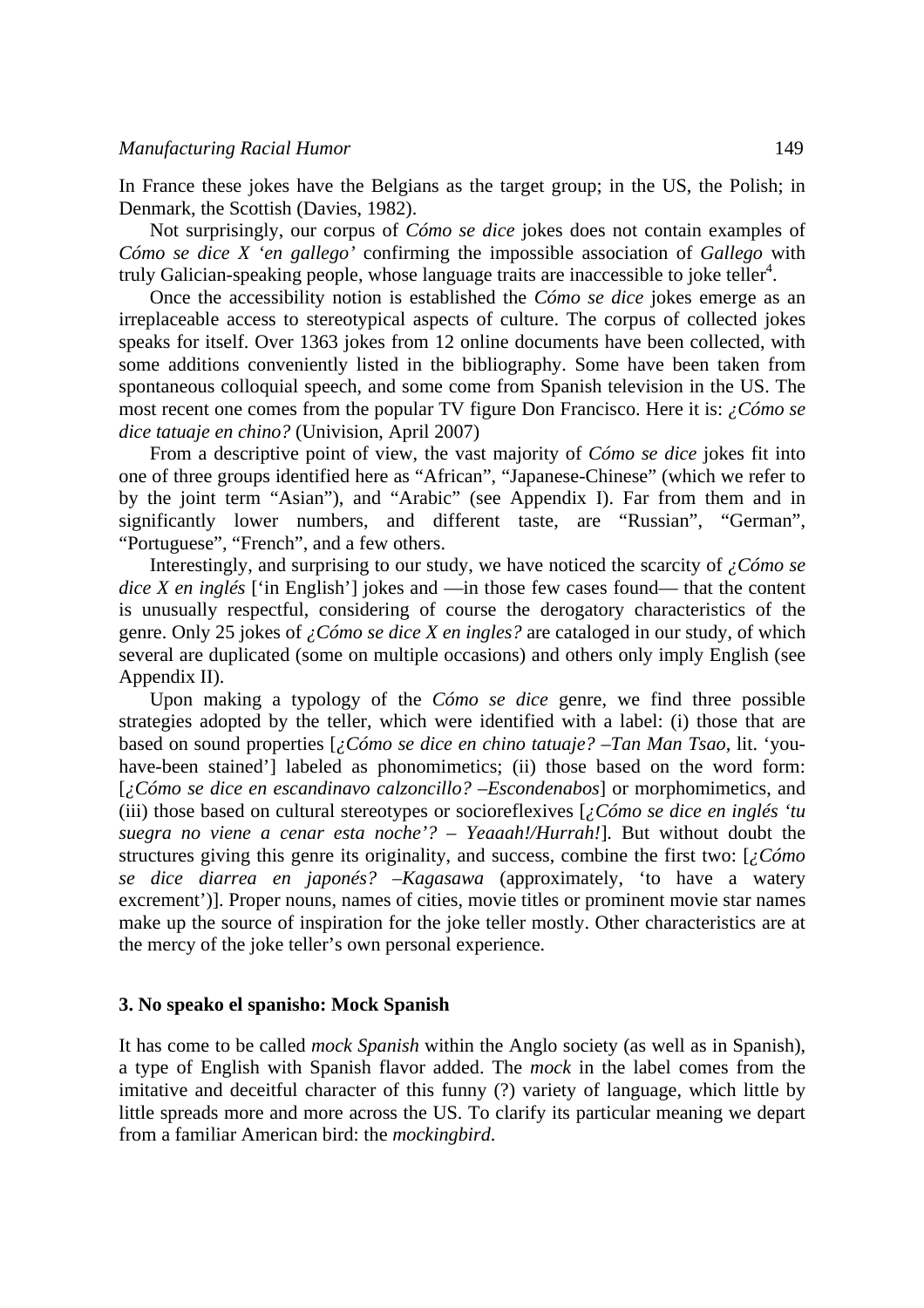*Mockingbirds* owe their name to their unique ability to imitate the song of any other bird which enters the mockingbird's territory. Spanish borrows from nahuatl the name of this bird, a name that advertizes its mimophonic skills. Its name in Spanish, *sinsonte*, is nothing but a Spanish accommodation of the nahuatl word *centzontlatolle* which means 'bird of 400 languages'. This denomination suggests that it can imitate a large number of bird calls. Its scientific name aids with understanding its reputation: *mimus polyglottos* 'multi-imitator of languages' or 'polyglottal imitator'.

Two components characterize both the mockingbird and Mock Spanish: imitation or mimicry and deceptive intentions.

*Mock Spanish* has been broken down into subclasses, some of which have minor value for this study. The relevant one here is the 'o-ization', or addition of a paragogic 'o' to all major grammatical categories<sup>5</sup>. 'O-ization' is typically used as a magic wand to make the 'o-izer' feel superior to the members of the mocked group. In this case, Hispanics in the US.

The morphological component of the '-o', is very systematic (linguistically speaking) which justifies its choice in our investigation. Some examples are: *cheap*-o, *no problem*-o, *speak*-o, *jok*-o, *professor*-o. Other possibilities, ignored here, are asystematic and less interesting to develop a linguistic tool to study human societies<sup>4</sup>. The 'o-ization' introduces a degree of depreciation by appending a sound to the word, which confers the 'o' a magic value: a quasi-superstitious mode of hurting others' feelings through language. To comprehend the extent of its power let us take the adjective: *cheap*. This adjective has a regular comparative: *cheaper*, whose form itself does not add any cultural devaluation. If we consider now the interpretation of the 'oized' form of *cheap*, which is *cheap*-o, we observe that, quite differently, the 'o-ization' provokes an automatic marginalizing effect: a type of downgrading associated with negative Latino stereotypes. This derogatory-linguistic activity must be understood as a disgrace, a consequence of users' abrogation of abusive cultural superiority. The 'oizing' effect is intriguing and should be carefully studied since it arouses easy laughter from everybody, which often includes, of course, Latinos themselves.

# **4. A Theory of Cultural Relativity**

Directionality becomes important as we progress in our research. The *Cómo se dice* jokes and the Mock Spanish cannot apply reciprocally between the relevant human groups. What hides an apparent and clean fun joke oftentimes is the reaffirmation of a privileged class over an emigrant or minority group. There are two pieces of evidence reinforcing our view; on one hand, the aforementioned dearth of *Cómo se dice en inglés…* jokes; and on the other, the difficulty of creating reverse *Mock Spanish*. The relation between unequal social groups makes the establishment of any cultural balance impossible. One imaginative way to circumvent this drawback has been to develop *Mock-Mock Spanish*, which is nothing more than adopting the personality of the 'o-izer' and exaggerating the mocking to a point where the 'o-ization' become extremely ridiculous. The *Cómo se dice* jokes on the other hand, do not have a short-term cure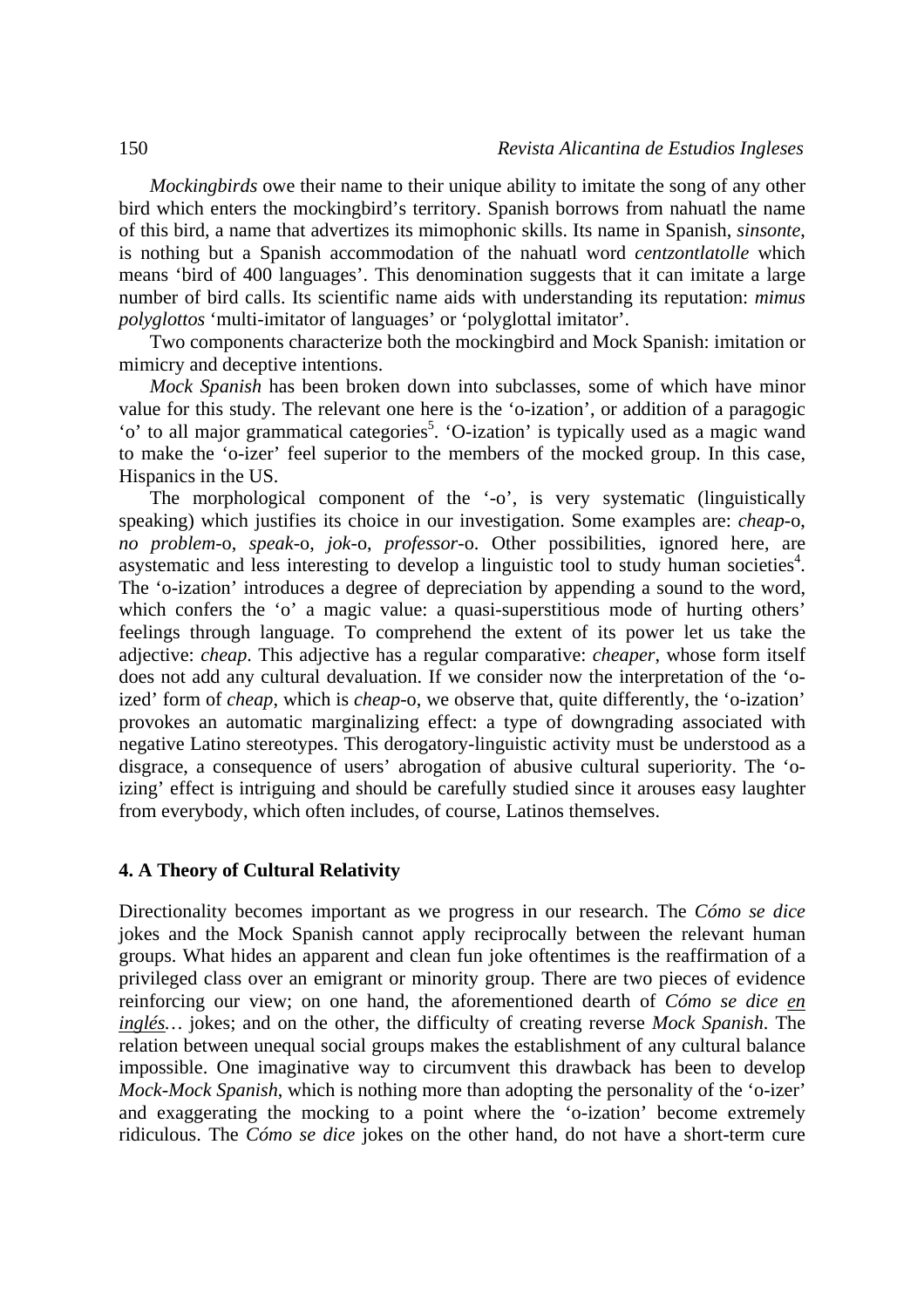## *Manufacturing Racial Humor* 151

(from the Latino perspective) since Latinos are the ones who abrogate the condition of superiority upon themselves. Kenneth Pike (1945) pioneered the identification of the strict directionality of mocking uses of language. In one study of Mixteco language and culture he observed that the Mixteco speakers reacted to mispronounced Mixteco words of outsiders, generally Spaniards, by following their requests literally despite knowing the intended meaning. Later Jane Hill would demonstrate the marked supra/infraposition to which all ethnic groups can be subject to. Latinos (Spanish speakers) in the US play that role with respect to the Anglo dominant group according to Hill (2003).

One can propose a universal scale of stereotypes to which we all ascribe, in which we always end up above or below other cultural groups. The higher we place ourselves, the more groups are relegated to cultural inferiority. An essential question here is "do we decide where on the scale we are or do others?" A good answer is implicit in a Spanish proverb: *No hiere quien quiere sino quien puede* (approx. 'One cannot offend who he wants, but who he can'). This understanding rationalizes the absence of reverse-*Mock Spanish*, explaining simultaneously the parallel development of *Mock-Mock Spanish*, and covering an explanation of the absence of *Cómo se dice en inglés…* jokes (or their mild/naive content) [see examples in Appendix II].

# **5. An unequal balance**

The fixation of a hypothetical scale with cultural appreciation as the cultural variable distributing nations and human groups along it, expects to situate each group on a stereotypical level. That level is a function of the relative cultural interaction of that group with the rest of the groups it shares a social (or geographical) area with. Each group will put in order below itself those groups viewed (consciously or unconsciously) as inferior, which reveals the instinct of downgrading. On top of them, they will place those acknowledged (consciously or unconsciously) as superior (Arguedas, 1996). The jokes in our investigation neatly separate the groups not recognized as equal, either from above and/or from below.

The data obtained from *Cómo se dice* jokes make explicit the cultures Latinos put beneath themselves: Africans, Asians (including Japanese and Chinese) and Arabs. Above themselves, American Anglos —which occasionally appear hidden under English— occupy the upper part of the scale.

The absence of *Cómo se dice en francés* [in French] jokes probably is in keeping with the decline of Francophone culture in the Hispanic world. Not long ago there were a 'faltaría *plus*', 'echar a la *rue*' or, typical of the comic duo *Tip y Coll*, a 'gilipolluá', "por ejemplón", "le vasé" or a "no nos cabrón" instead of 'no nos cabría'.

The absence of *Cómo se dice en español (de/en España)*… [from/in Spain] is also notable and worth studying. The only registered case in our corpus was collected in Spain and was produced by a Spaniard: *¿Cómo dice un español eyaculación precoz? – Te juro que es la primera vez que me pasa* 'How would Spaniards say (in Spanish) premature ejaculation? - I swear this is the first time this has happened to me'. If one compares this joke with the joke's Chinese counterpart: *Mm Ya-ta* 'Mm All Done!',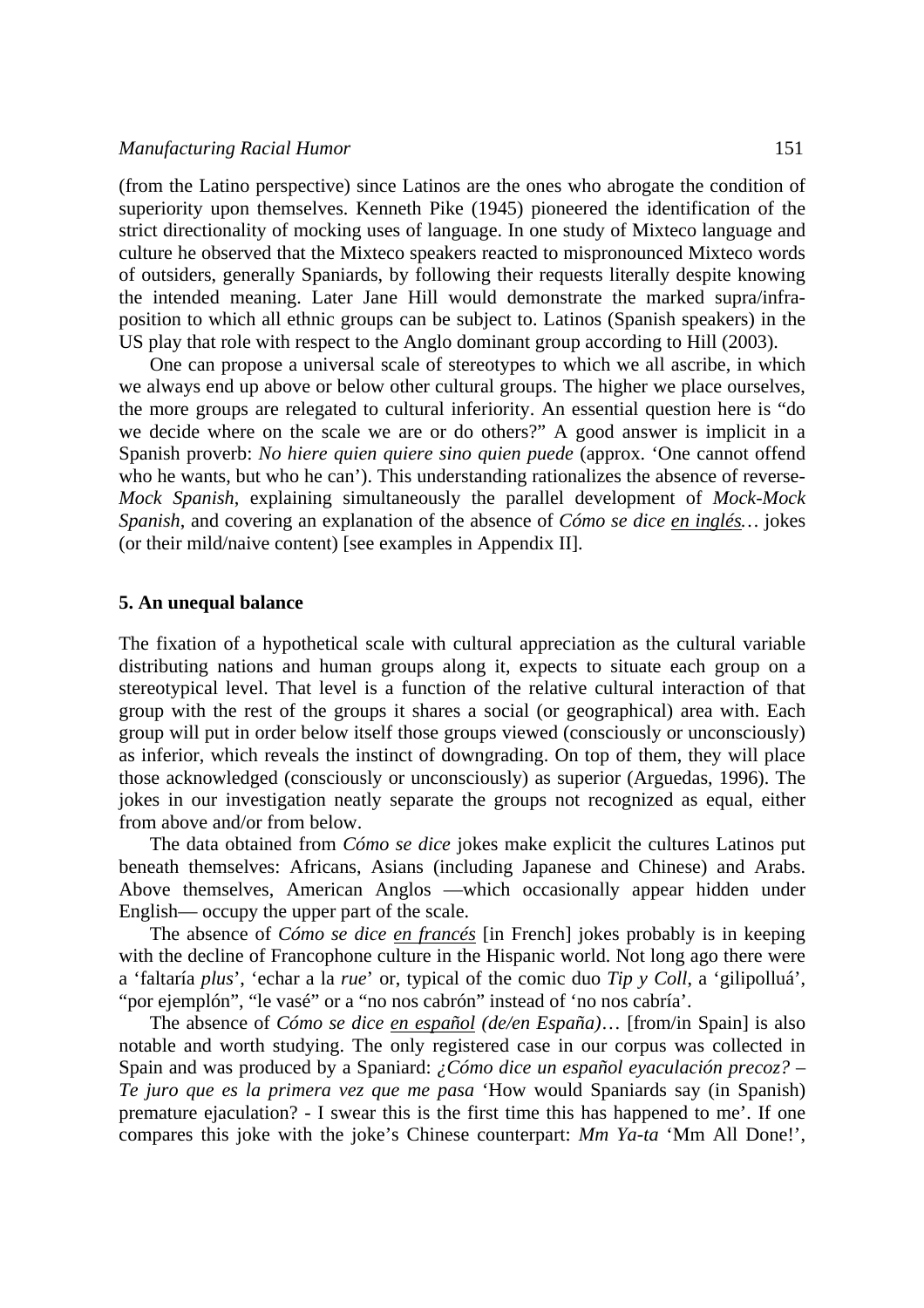both jokes inspire laughter but only the Mocking Chinese which is reinforced by the tonal fake intonation of the joke teller results in blatant racism. This contrast supports the need of splitting racial awareness and self-criticism.

A cruel thought would be that we all laugh at racial jokes because they let us feel a sense of relief (Freud, 1967). If we were given the power to do so, somebody would be tempted to ban both the public recitation of racial jokes and the 'o-izing' jargon. It appears convenient to postpone this ban, though, because the laughing is real and those who laugh at racial jokes surely cannot be classified as inveterate racists. Could it be said that humans are capable of dissociating racial attitudes from having fun? Should we just go with the flow and spend our time doing something else? Let's try an imaginative approach.

# **6. A fair and just closing**

A visit to a psychologist would convince anyone of the benefits of laughing. The linguistic ability that good joke makers should display is also significant. Not everybody has the skills to create these jokes. In many cases it demonstrates the linguistic sensibility of the speaker. 'O-izing' is proportionally easier, although some speakers also do it more gracefully than others.

In an attempt to avoid ending the article depressed about our unconscious acceptance of racial humor, we are going to try a practical use of the aforementioned cultural scale. We maintain that the cultural scale is a movable evaluating index able to accurately represent our level of sensitivity to racism. Also, about how much we have to work to improve (and modify) our perception of racial attitudes. Even we claim that it could also be a good source of information on the availability (or not) of Mock-Mock Spanish $^6$  (Silva-Villar, 2006).

The final goal —which we should be committed to— would be to gradually narrow down the distances along the cultural scale.

Our study demonstrates that we construct a substantial part of our cultural boundaries with our crude "humorous" attitudes. If we can laugh at ethnic jokes it is because we accept the inequality of cultural relations. Therefore these cultural "boundaries" are much less visual than "virtual".

By way of rounding off: Some humans know how to laugh at their own miseries better than others. An African-American, for example, hears a joke about blacks with more complicity than a white hears one about his/her own racial group. And surprisingly, some whites are too worried and get more offended about black jokes than the blacks themselves (Middleton, 1959). In this investigation, the higher on the cultural scale one is, the harder it is for him/her to absorb the impact of the joke. The ability to laugh at our own idiosyncratic weaknesses is therapeutic and should be taught in general education as a way to develop awareness about the complexity of facing racial humor. Accepting some kind of truth in that, some cultural groups have quite a head start. The following joke is a fine example of humoristic Jewish self-criticism: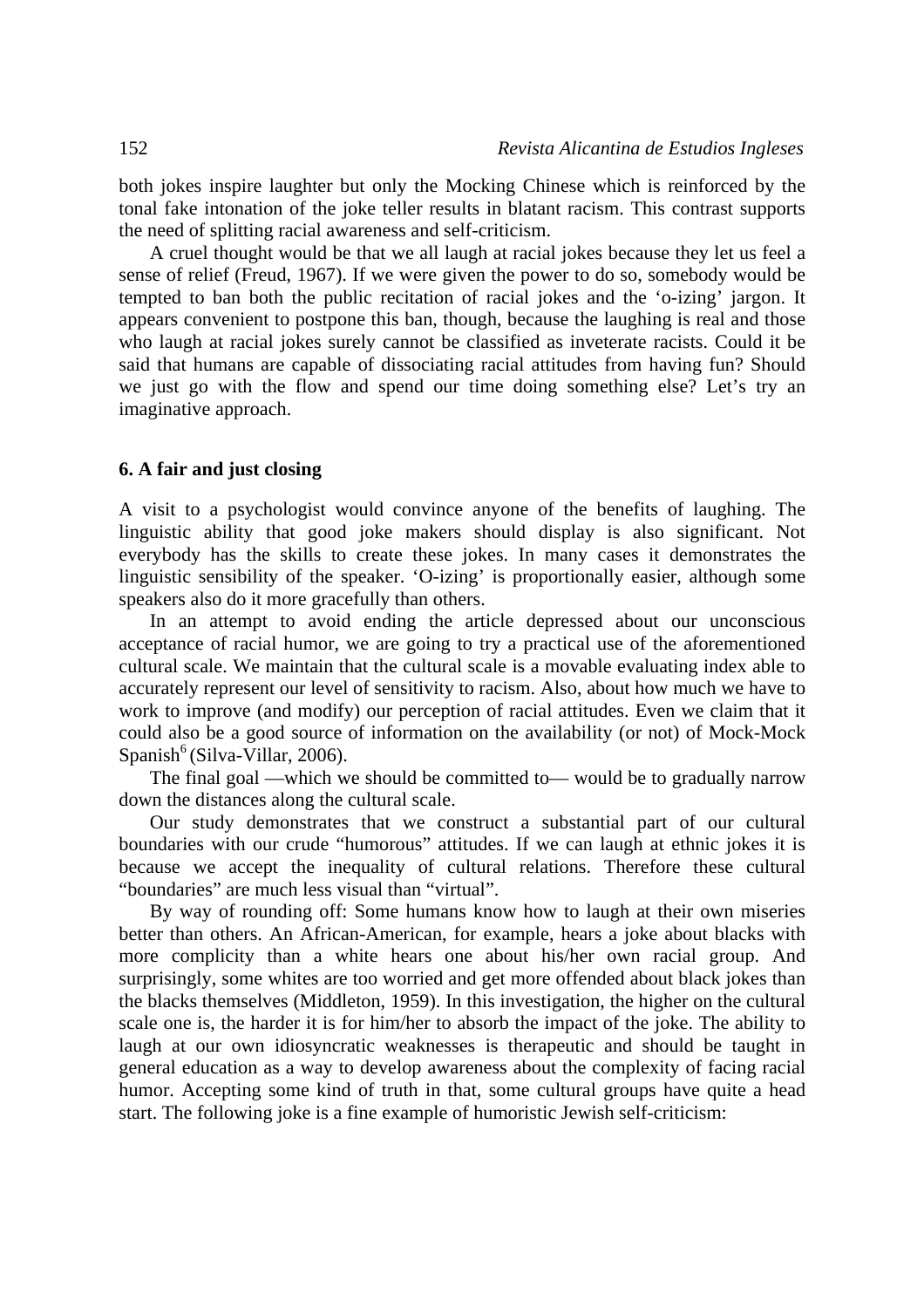# *Manufacturing Racial Humor* 153

A young Jewish man auditions for a job as a radio announcer. When a friend asks if he got the job, he shakes his head sadly. "Why did they turn you down?" the friend asks and he replies, "S-s-s-same old th-th-th-thing. P-p-p-rejudice" (Levine 325; 492 n. 18).

# **Notes**

1. I thank the audience of *The 11th International Conference "The Border: A New Cultural Concept",* May 2, 3, 4, 2007, where a preliminary version of this article was presented, and an anonymous reviewer for his/her comments. I also thank Cheryl Olson and Sean Silva for editing comments.

2. The bibliography contains significant information about the theory of humor in Spanish tradition.

3. Most of the investigation has covered 12 web pages of which half of them lack *Cómo se dice en inglés…* jokes, in the other half the (*Cómo se dice en inglés…*) jokes were repeated and cut-and-pasted 50% of the time, sometimes with English not explicitly mentioned. Apart from there being a certain degree of uncertainty regarding the authors of jokes, on some web pages the name of the person who submitted the joke is posted. After eliminating ageneric names it can be concluded that the number of jokes submitted by males exceeds minimally the amount sent in by females, which was not predictable at the start of the investigation due to the frequent misogynistic character of the jokes. The total count of jokes that refer to English, including even the repeated ones and those that do not even say the word 'English', does not reach 2% (in the pages in which they appear). The majority of the jokes, divided into three groups: 'African'. 'Japanese-Chinese', 'Arabic' (see Appendixes), never go below 60-70% of the total. The source of the jokes is also important because, as it has been said before, contact and familiarity are required. Because of that, jokes mocking the native language Cachiquel will only appear in Mexico; jokes mocking Guaraní, only in Argentina or surrounding countries.

4. The existing Galician jokes noted in our investigation are blatant copies of Portuguese: ¿Cómo se dice en gallego preservativo? - Chubasqueiro do pito/ [¿…] supositorio? - Chupachús do culeiro.

5. One small sample: (i) Purely accidental: *Fleas Navidad*, *hasta la saña*, *muchas grassyass*, (ii) phonotactical: "*caRRRRne asada like Ricardo Montalban* (as the Mexican actor pronounces it) [Taco Bell commercial], and (iii) third-world negative stereotypes: to call a ridiculous presidential candidate *el presidente* (Ross Perot) or the use of "offensive words" such as *cojones* without any embarrassment (Madeleine Albright in a discourse in the UN criticizing Fidel Castro) [Silva-Villar, 2006].

6. A good example of *Mock-Mock Spanish* is the following commercial ringtone set in a generic southern border town. It starts with a patrol siren, after which an official speaking with a normal southern accent says: "Cálmate, cálmate, this is la migra. Por favor, put the oranges down and step away from the cell phone. I repeat-o, put the oranges down and step away from the telephone-o. I'm deporting you back home-o" (Silva-Villar, 2006).

#### **References**

Arguedas Cortés, Gilda Rosa (1996): "Análisis lingüístico de chistes del tipo "¿Cómo se dice 99 en chino? *Filología y Lingüística* XXII(1): 129-140.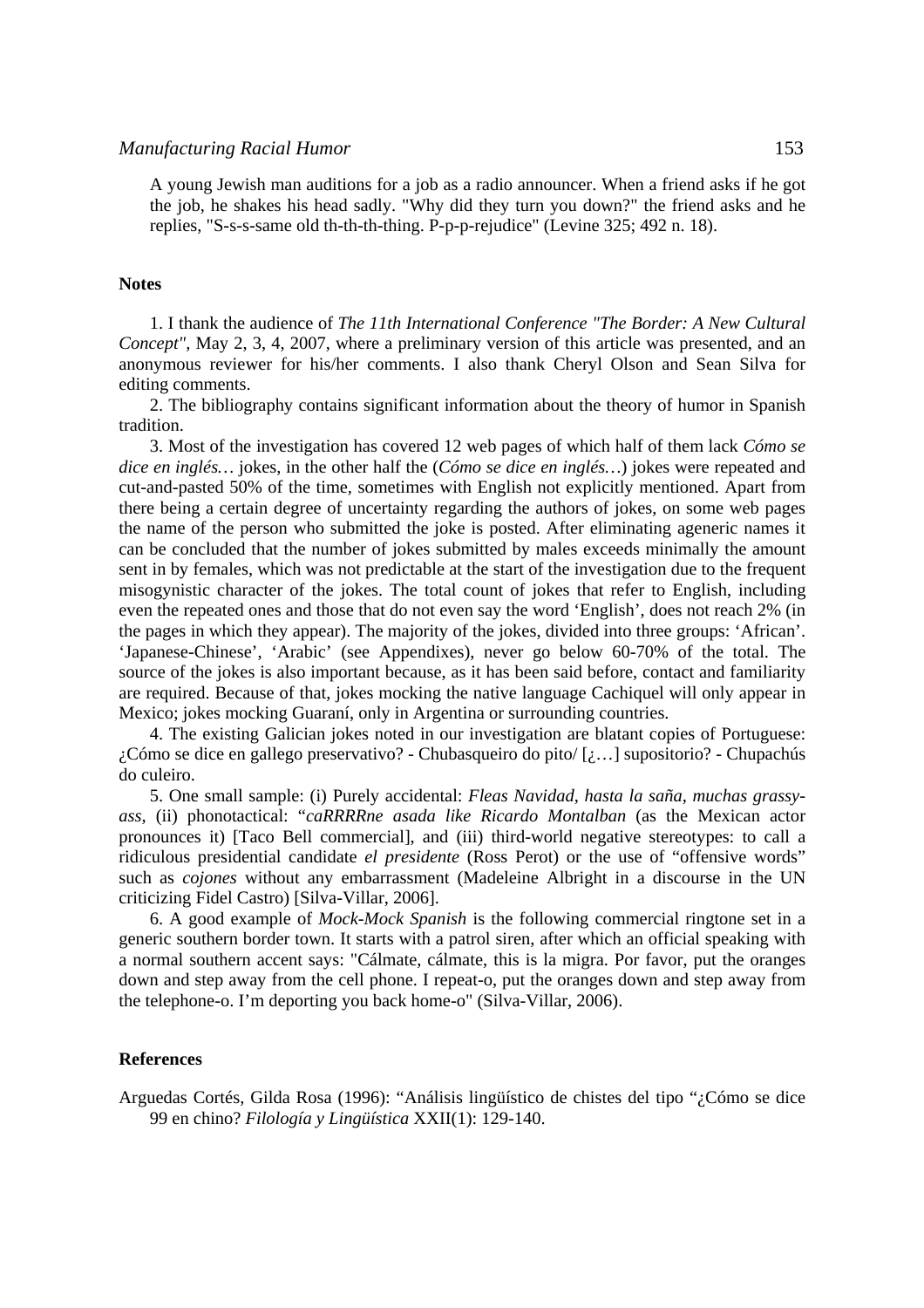- Bousoño, Carlos (1970[1952]): *Teoría de la expresión poética*. 2 vols. Biblioteca Románica Hispánica. Madrid: Editorial Gredos.
- Casares, Julio (1961): "El humorismo" in *El humorismo y otros ensayos.* Madrid: Espasa-Calpe, 21-48.
- Davies, Christie (1982): "Ethnic Jokes, Moral Values and SOCAL Boundaries". *The British Journal of Sociology* Vol. 33, No.3: 383-403.
- Fernández Flórez, Wenceslao (1945): *El humor en la literatura española.* Induction speech to the RAE, May 14, 1945. Madrid: Imprenta Sáez, 1-29.
- Freud, Sigmund, (1967), *El chiste y su relación con lo inconsciente*, in *Obras Completas*, vol. I. Madrid: Biblioteca Nueva, pp. 825-937.
- Hill, Jane H. (1995): "Mock Spanish: A Site For The Indexical Reproduction Of Racism In American English". *Language & Culture: Symposium 2*. Available: [http://languageculture.binghamton.edu/symposia/2/part1/index.html].

\_\_\_\_\_\_\_. (1999): "Language, Race, and White Public Space". *American Anthropologist* 100(3): 680-689.

- \_\_\_\_\_\_\_. (2003): "Mocking Spanish from above and below".Mary Ruth Wise, Thomas N. Headland & Ruth M. Brend, eds., *Language and Life: essays in memory of Kenneth L. Pike.* Dallas: SIL International and University of Texas at Arlington Publications in Linguistics, 139, 107-118.
- Leveen, Lois (1996): "Only When I Laugh: Textual Dynamics of Ethnic Humor". *MELUS* vol. 21, No. 4, Ethnic Humor (Winter, 1996): 29-55.
- Middleton, Russell (1959): "Negro and White Reactions to Racial Humor". *Sociometry* vol. 22, No. 2: 175-183.
- Silva Villar, Luis (2003): "Schwarzenegger: '*No problemo*'". *La Opinión,* July 20, 2003. Los Angeles.

\_\_\_\_\_\_\_. (2005): "*Mock Spanish:* '*No speako the Spanisho*'". *La Opinión,* March 27, 2005. Los Angeles.

\_\_\_\_\_\_\_. (2006): "'*Mock Spanish*' por teléfono". *La Opinión,* November 15, 2006. Los Angeles.

# **Online References to** *Cómo se dice* **jokes.**

Atriunfar.net: www.atriunfar.net/humor/comosedice.html

Chistes: http://bebop.com.ar/humor/cuentos22.html (argentinos)

Chistes de cómo-SE-DICE: www.publispain.com/chistes/chistes-de-como-se-dice.htm

Humor. Comunidad Astalaweb www.humor.astaleweb.com/C%C3%B3mo%20se%20dice/C

Iespaña: www.iespaña.es/israevil/Chistes/Como.html?

```
http://lsantos2000.tripod.com/humor/humor3.htm
```
Lo peor.com: http://chistes.lopeor.com/chistes/imostrar.asp?icat=26&isize=18

Muydivertido.com: www.loschistes.com/shjokes.php?id=Buscar&sel\_clasif+tcla&s

Paisdelocos: www.paisdelocos.com/chistes/categorias/como\_se\_dice/

Planetachistes.com: http://www.planetachistes.com/jokes\_category.php?cat\_id=79

Todochistes.net: www.todochistes.net/chistes-pagina-24-10.html

Spanish Language Resources: www.spanishinperu.org/spanish-language/jokes/index.asp?size StarMedia: http://humor.orange.es/chistes/chistes/categorias/como\_se\_dice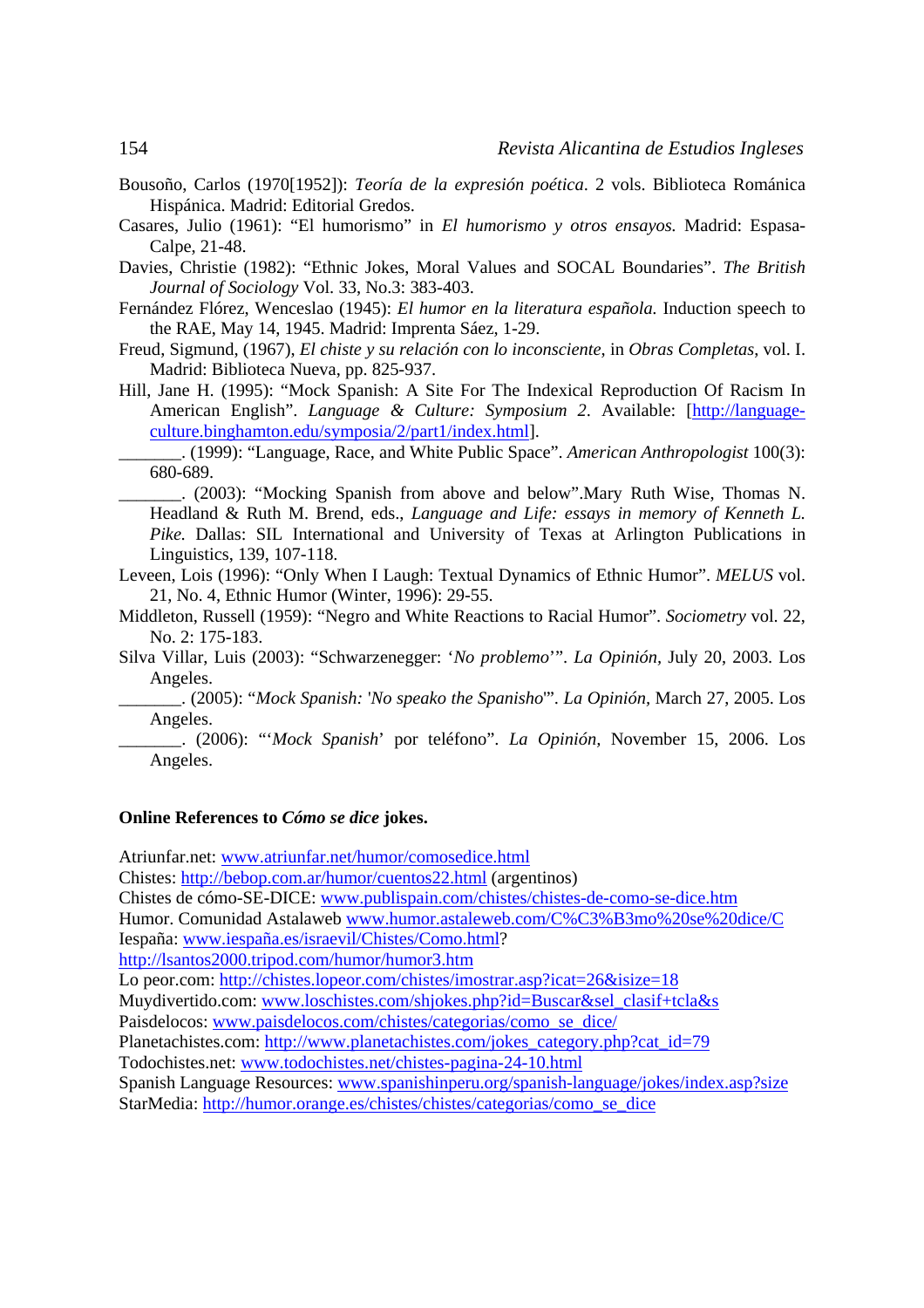# **Appendix A.**

Joke collection. ¿Cómo se dice X en africano, chino, japonés,…?

Racial rating:  $X =$  blatant,  $Y =$  mild.

Africano (Zulú, Mandinga, Suahili, Batusi, aborigen…):

- − X = tienes olor a chivo/ (creo que) estoy embarazada/ hacer el amor/ follar/ esposa/ afortunado en el juego, mala suerte en el amor/ mujer embarazada/ diarrea/ ayer eché un polvo/ diarrea/ champú/ ¿Cómo se dice "Wonderbra"…?/ gorila (con un perro) en la playa/ hambre/ hicieron trampa en el casino/ morite (voseante)/ orgasmo/ señorita alta y hermosa/ champú/
- − Y = coche/ preservativo/ me apetece un bocata de setas/ pan/ café/ oferta/ cementerio/ guerra/ Oh/

Chino:

- − X = papel de baño/ impotencia/ ¿Quién es el chino más sucio?/ cacao/ divorcio/ minifalda/ orgasmo/ trapecista/ pobre/ cachorrito/ negro/ viuda/ tomado/ suegra/ despeinado/ embarazada/ escándalo sexual/ golpeado/ señorita/ señora/ sinvergüenza/ viuda/ viudo/ precio/ chino sucio/ chica virgen/ abuelo muerto por intoxicación de gambas/ trapecista/
- − Y = náufrago/ gallina viuda/ 99/ pobre/ los tres chinos más pobres/ más alto/ portero de la selección china/ espejo/ chino limpio/ enojado/ descalzo/ nudista/ resorte/
- Japonés:
- − X = señorita/ señora/ viejita/ ginecólogo/ barrendero/ ¿Cómo se llama el ministro de agricultura?/ Pedo/ gay (2)/ correrse/ ladrón/ boxeador malo/ diarrea/ secretaria/ los que te quitan las motos/ clítoris/ mujer desvirgada/ eyaculación precoz/ barrendera/ hacer el amor/ minifalda/ bebedor/ indigestión/ bomba atómica/ desnudarse/ luna de miel/ W.C./ doctor/ drogadicto/ hospital/ transporte colectivo/ flaco/
- − Y = encendedor/ piloto/ dentista/ pañuelo/ ¿Cómo se llama el ministro japonés de marina/ carpintero/ café amargo/ estoy lleno/ tatuaje/ huerfanito/ político honrado/ músico/

Árabe:

- − X = chica bájate de la moto/ bidé/ te rajo la jeta/ el caballo del jefe/ beso/ codaso (sic) de futbol/ fusilamiento/ adolescente/ escupir/ urinario/ Me he corrido/ diarrea/ tirar de la cadena/ subir en moto/
- − Y = avión/ ascensor/ aparcar/ lluvia/ camión de basura/ terremoto/ agricultor/ perro/

Other languages. Miscellaneous:

Ruso:

- − X = viuda joven/ puta/ suegra/
- − Y = la mujer más delgada/ beso/ ministro de trabajo/ calzoncillos/ ministro ruso de aviación/ frío/ el perro come una dona/ insecto/ conjunto de árboles/ duros inviernos rusos/

Alemán:

- − X = hacerse una paja/ violación/
- − Y = autobús/ trueno/ chaparrón/ galletas con queso/

Portugués:

− X = tanga (2)/ la raya del pelo/

− Y = condón/ camión de basura/ calzoncillo/ bigotes/ calvicie/ rodilla/ Francés: